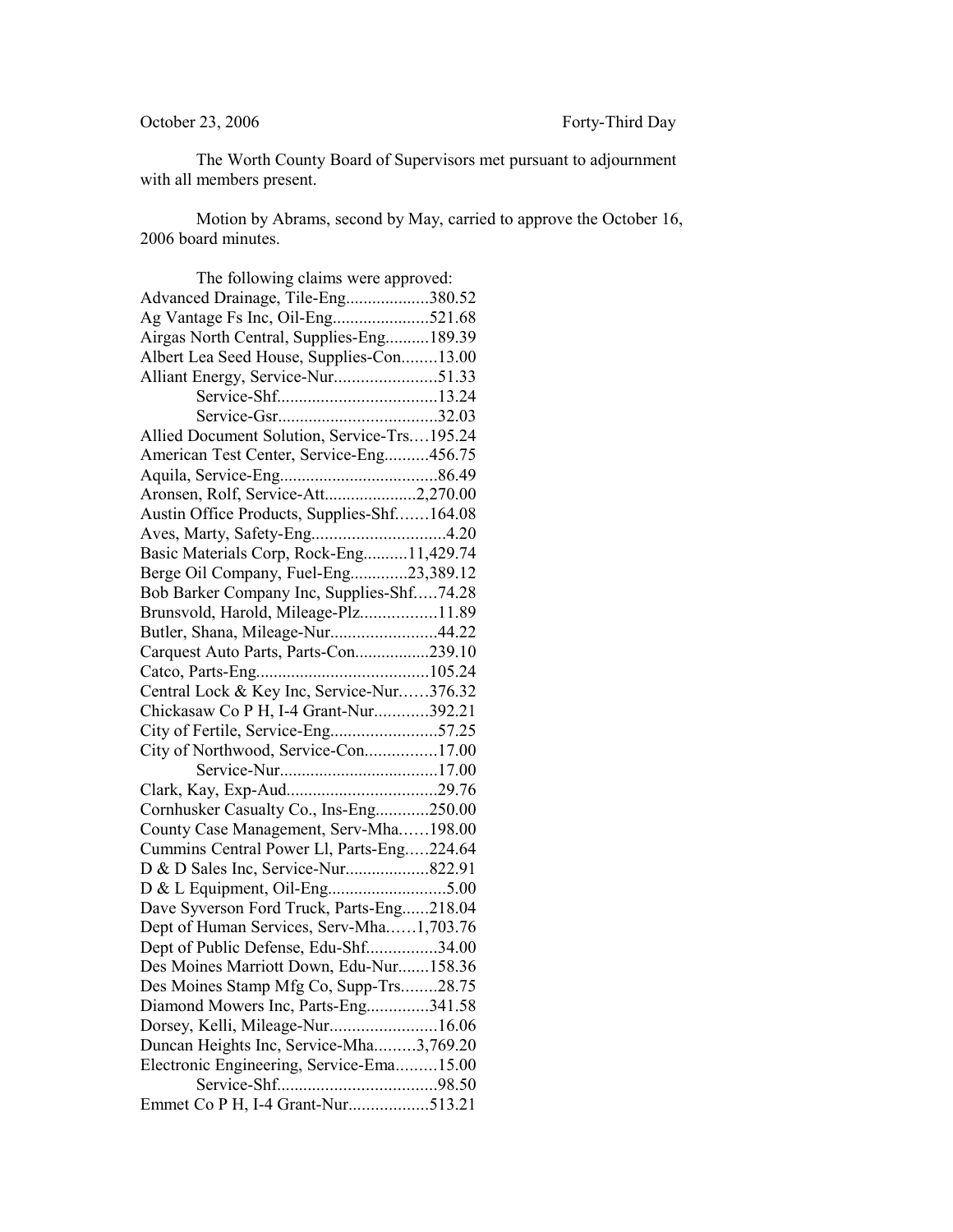| Fallgatter's Market, Supplies-Con104.61     |  |
|---------------------------------------------|--|
|                                             |  |
| Feldt, Lisa, Mileage-Hha50.60               |  |
| Fiala Office Products Lt, Service-Trs25.00  |  |
|                                             |  |
| Floyd Co P H, I-4 Grant-Nur314.54           |  |
| Four Points Sheraton, Edu-Shf215.07         |  |
| Franklin Co P H, I-4 Grant-Nur190.52        |  |
| Freeborn County Coop, Oil-Eng1,911.26       |  |
| Greve Law Office, Copies-Att145.50          |  |
|                                             |  |
| Grp & Associates, Service-Nur26.00          |  |
|                                             |  |
| Hartman, Lisa, Mileage-Nur17.16             |  |
| Heartland Asphalt Inc, Service-Eng1,005.40  |  |
|                                             |  |
| Heartland Power Coop, Service-Eng26.00      |  |
|                                             |  |
| Hygienic Laboratory Acct, Service-San252.00 |  |
| IA Workforce Develop, Safety-Eng5,000.00    |  |
| Ios Office Solutions, Supplies-Eng26.50     |  |
|                                             |  |
| Iowa Department of Natur, Supp-San150.00    |  |
| Iowa Law Enforcement Aca, Edu-Shf3,500.00   |  |
| Johnson R.N., Teresa, Mileage-Nur143.88     |  |
|                                             |  |
|                                             |  |
| Johnston & Nathanson, Service-Mha400.30     |  |
| Konica Minolta Business, Service-Nur109.85  |  |
|                                             |  |
| L R Falk Const Co, Rock-Eng128.59           |  |
| Larsen Plumbing, Service-Eng 89.31          |  |
|                                             |  |
| Lawyer, Ted, Mileage-Plz12.71               |  |
| Lestrud, Scott, Safety-Eng1.75              |  |
| Lexis-Nexis, Service-Att113.00              |  |
| Liberty Square, Service-Mha1,050.00         |  |
|                                             |  |
| Low's Standard, Fuel-Asr44.70               |  |
|                                             |  |
| Mainstay Systems Inc, Service-Shf1,095.00   |  |
| Manly Junction Signal, Service-Eng21.13     |  |
|                                             |  |
|                                             |  |
|                                             |  |
| Marshall & Swift Inc, Service-Eng142.64     |  |
| Martin Marietta Aggreg, Rock-Eng22,716.80   |  |
| Mason City Business, Service-Shf67.74       |  |
| Mason City Clinic, Service-Chm255.00        |  |
|                                             |  |
|                                             |  |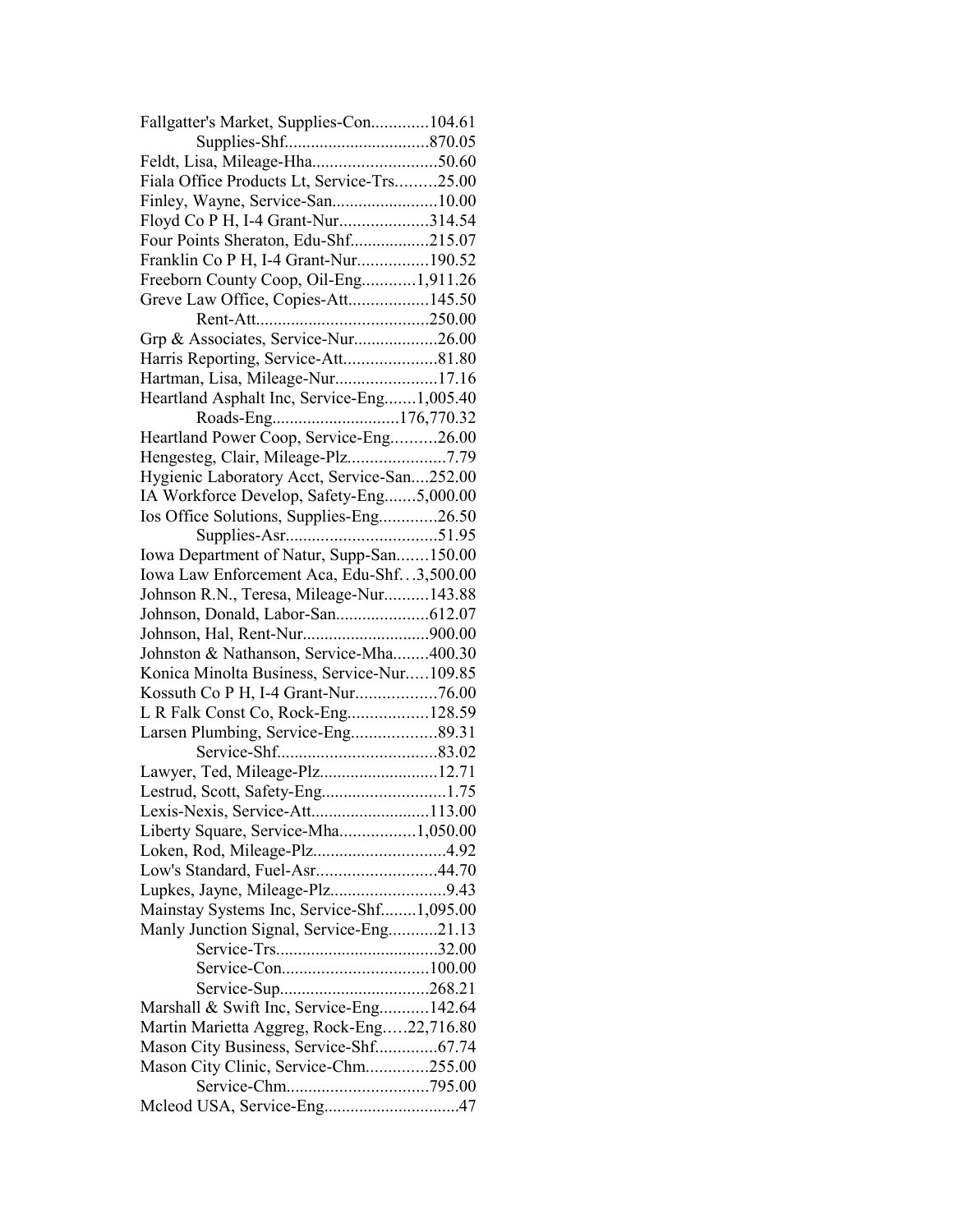| Medline Industries Inc., Supp-Wec3,720.00                  |  |
|------------------------------------------------------------|--|
|                                                            |  |
| Mental Health Center, Service-Mha4,722.19                  |  |
|                                                            |  |
| Metal Culverts Inc, Culverts-Eng2,120.26                   |  |
| Meyer, Russell, Exp-Plz47.76                               |  |
| Midland Equipment, Parts-Eng131.16                         |  |
| Miner R N, Sandy, Mileage-Nur50.12                         |  |
| Mitchell Co Care, Service-Mha2,700.00                      |  |
| Mitchell Co Sheriff, Service-Shf500.00                     |  |
| Nat'l Assoc. of Chiefs, Dues-Shf50.00                      |  |
| North IA Area Comm Colle, Edu-Nur70.00                     |  |
| North Iowa Vocational, Service-Mha3,084.90                 |  |
| Northern Iowa Therapy Pc, Serv-Nur520.00                   |  |
| Northwood Anchor, Service-Nur135.00                        |  |
|                                                            |  |
| Northwood Electric Inc, Service-Ema79.74                   |  |
|                                                            |  |
| Northwood Equip Inc, Parts-Eng71.84                        |  |
|                                                            |  |
| Northwood Motor Co, Service-Tra259.77<br>Service-Shf302.78 |  |
|                                                            |  |
| Northwood Sanitation, Service-Nur60.00                     |  |
|                                                            |  |
| Northwood Welding, Supplies-Eng84.03                       |  |
| Oakland, Ricky, Safety-Eng110.83                           |  |
| Omb Police Supply, Supplies-Shf3,694.15                    |  |
| Ostby, Joann, Mileage-Nur117.92                            |  |
| Parks, Kristie, Mileage-Nur53.00                           |  |
| Pathology Associates, Service-Mex3,600.00                  |  |
| Patterson, Tammy, Mileage-Hha7.92                          |  |
| Physicians Sales & Servi, Supp-Wec196.53                   |  |
| Prairie Ridge, Service-Chm754.25                           |  |
| Printing Services Inc, Supplies-Gsr173.99                  |  |
|                                                            |  |
| Quill Corporation, Supplies-Nur233.20                      |  |
|                                                            |  |
| Service-Nur340.75                                          |  |
|                                                            |  |
|                                                            |  |
| Ralph's Casual Eatery, Grt Promo-Nur100.00                 |  |
| Randall Transit Mix, Supplies-Eng2,548.27                  |  |
| Reindl Repair, Service-Hha150.00                           |  |
|                                                            |  |
| Reserve Account, Postage-Aud800.00                         |  |
| Schickel, Candila, Service-Chm66.00                        |  |
| Singelstad's Hardware, Supplies-Eng47.99                   |  |
|                                                            |  |
|                                                            |  |
| St Luke's Health Resourc, Service-Tra80.00                 |  |
| Staples Credit Plan, Supplies-Ema130.90                    |  |
| The Sidwell Company, Gis-Cap11,497.00                      |  |